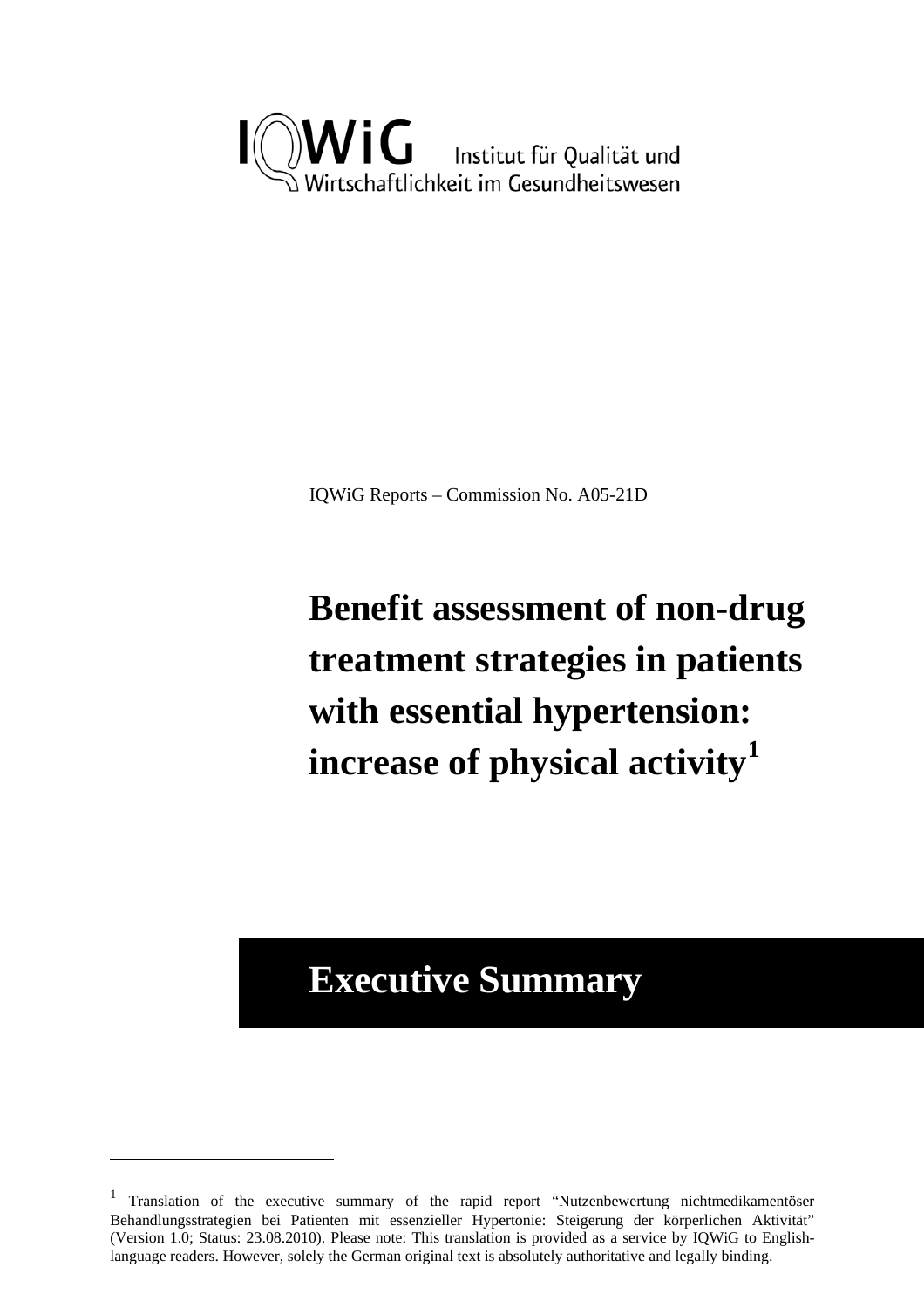# Publishing details

# **Publisher:**

Institute for Quality and Efficiency in Health Care

#### **Topic:**

Benefit assessment of non-drug treatment strategies in patients with essential hypertension: increase of physical activity

**Contracting agency:** 

Federal Joint Committee

**Commission awarded on:** 

22.02.2005

#### **Internal Commission No.:**

A05-21D

#### **Address of publisher:**

Institute for Quality and Efficiency in Health Care Dillenburger Str. 27 51105 Cologne Germany Tel: +49-221/35685-0 Fax: +49-221/35685-1 berichte@iqwig.de [www.iqwig.de](http://www.iqwig.de/)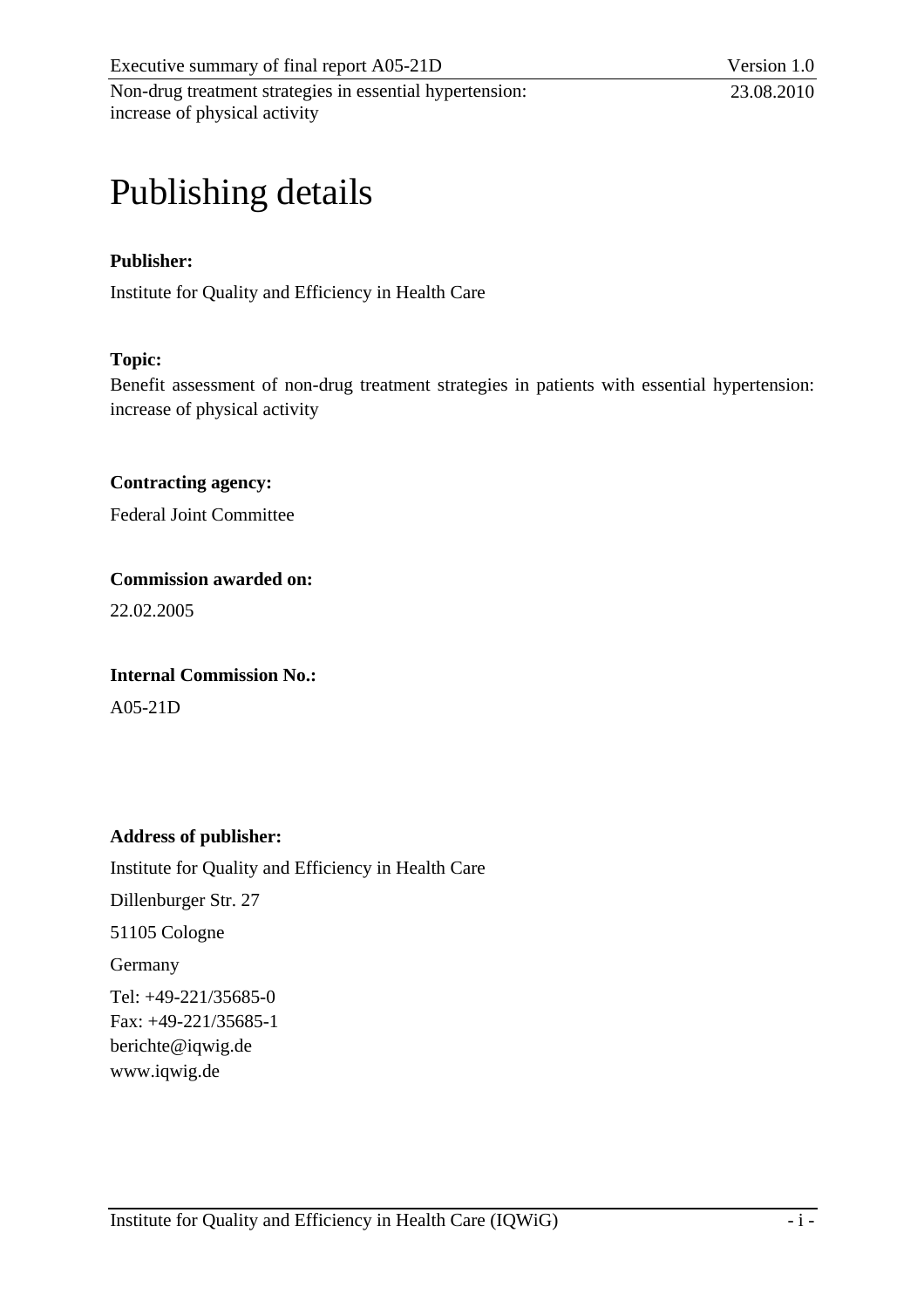## **Background**

The main treatments available for essential hypertension are blood pressure-lowering drugs, known as antihypertensive drugs, as well as various non-drug treatment options. Leading national and international professional associations recommend the consistent, long-term implementation of non-drug measures in the treatment of essential hypertension.

## **Aim of investigation**

The aim of this investigation was to assess, with regard to patient-relevant outcomes and criteria for blood pressure control, the benefit of interventions for increasing physical activity versus no such intervention in patients with essential hypertension.

## **Methods**

It was planned to conduct the benefit assessment on the basis of results of systematic reviews (SRs) that used data from randomized controlled trials (RCTs). Preliminary literature searches on this topic showed that in principle a benefit assessment on the basis of secondary literature was possible. However, if the effort involved in a benefit assessment conducted on the basis of the high-quality secondary literature available exceeded that required for one conducted on the basis of the primary literature available, according to our procedure the latter approach was to be directly followed. This eventuality arose during the course of the project, so that ultimately the benefit assessment was based directly on primary studies.

The primary studies relevant to the research question were identified by a systematic literature search. In a first step, high-quality SRs were systematically searched for and relevant primary literature extracted from them. A systematic search for primary literature was subsequently conducted to fill any gaps in the evidence base which may have been caused, for example, by periods not covered or by varying language restrictions in the secondary literature. The databases MEDLINE and EMBASE, as well as the Cochrane databases, were searched up till September 2009.

The investigation included randomized controlled trials (RCTs) of at least 24 weeks in adult patients with essential hypertension. The intervention to be examined in these studies was a measure to increase physical activity. Primary studies were excluded in which the increase in physical activity as a primary intervention was compared to another antihypertensive treatment as a primary intervention (e.g. increased physical activity versus diet or blood pressure-lowering drugs).

The main priority in the report was to answer the question as to the benefit of the test intervention regarding morbidity and mortality. The following outcomes were predefined: allcause mortality, cardiovascular morbidity and mortality, end-stage renal disease, healthrelated quality of life, discontinuation of or reduction in anti-hypertensive medication, all adverse events, and duration and extent of changes in blood pressure.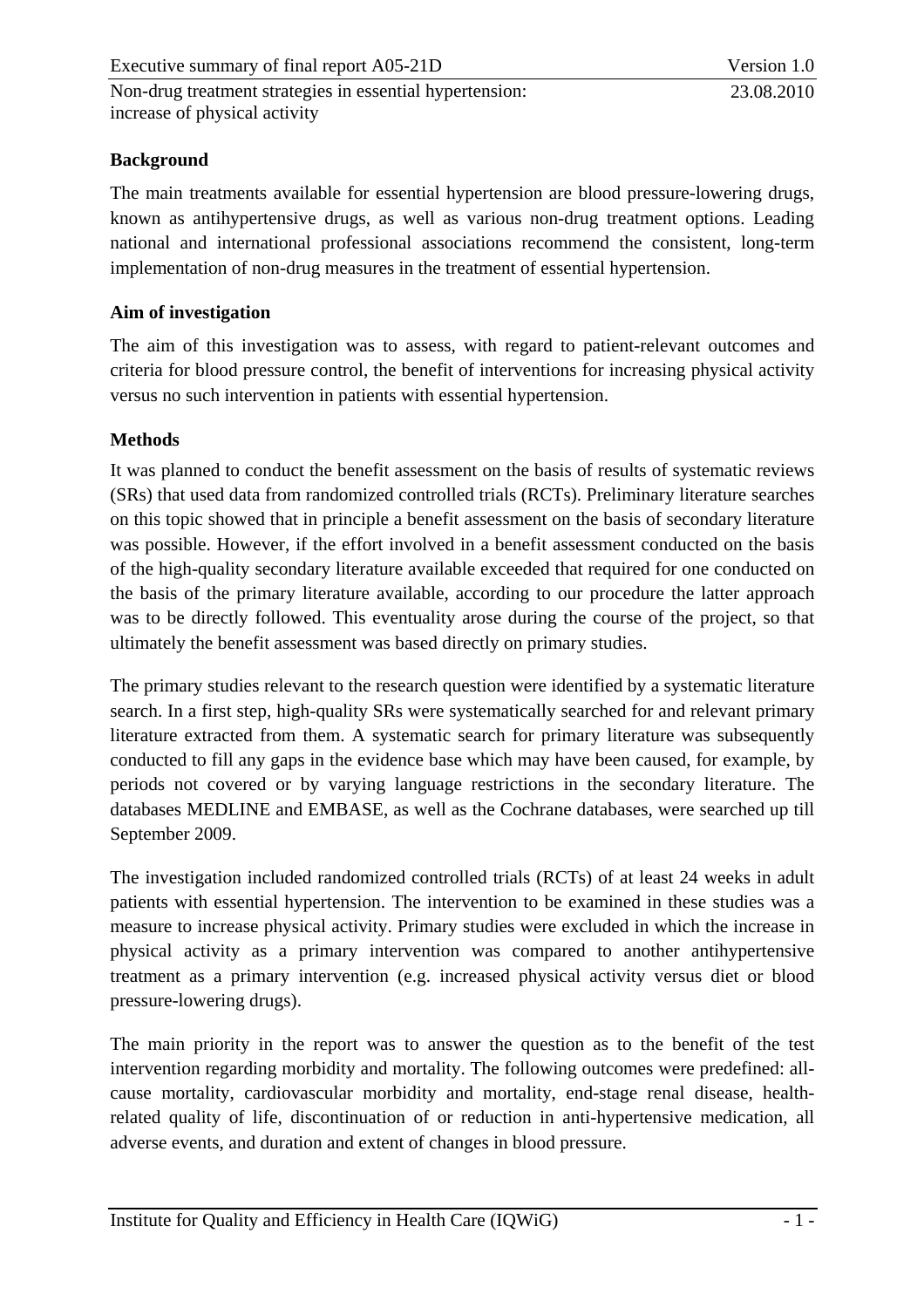Non-drug treatment strategies in essential hypertension: increase of physical activity

# **Results**

Three high-quality SRs were identified that met the inclusion criteria for secondary literature. Only 4 RCTs of all primary studies included in these reviews were relevant to the report. The effort involved in a benefit assessment conducted on the basis of this secondary literature would have exceeded that required by an assessment directly conducted on the basis of primary literature, which is why, according to the procedure planned, we chose the latter approach. The SRs previously identified served as an evidence source that covered part of the relevant search period. By means of these SRs, as well as a handsearch in further secondary literature and a supplementary systematic search to cover evidence gaps, 10 topic-relevant RCTs could finally be identified. However, 2 of these studies had to be excluded from the assessment after a detailed evaluation as, in all probability, a population including both hypertensive and normotensive patients had been investigated without a subgroup analysis for those patients with hypertension; no analysis of the target population relevant to our report had therefore been performed. We nevertheless examined whether these studies would have had an impact on the result of the report; this was not the case. Four of the 8 remaining studies investigated the effect of a prespecified endurance training programme, and the other 4 investigated the effect of physical activity advice on systolic and diastolic blood pressure in patients with hypertension.

Most of the RCTs included were small studies with a maximum of 20 participants per group and a follow-up of 6 to 12 months. Most had a high risk of bias; only 2 studies showed minor or no deficits and thus a low risk of bias.

The RCTs included provided insufficient or no data on the following patient-relevant outcomes: all-cause mortality, cardiovascular morbidity and mortality, end-stage renal disease, health-related quality of life, and adverse events (e.g. falls or injuries related to falls). An assessment of the potential benefit or harm of increased physical activity as antihypertensive therapy in patients with essential hypertension was therefore not possible with regard to these outcomes.

Sufficient data were not available on the outcome "change in antihypertensive medication". Data on a change in systolic or diastolic blood pressure were recorded in all 8 studies included. The studies varied greatly with regard to the interventions applied and patient populations included, as well as to methodological characteristics. Substantial statistical heterogeneity was also evident, so that pooled effect estimates were not calculated.

A reducing effect on systolic and diastolic blood pressure was more likely to be shown in studies with small sample sizes, which at the same time showed a high risk of bias, than in studies with a larger sample size and low risk of bias.

The mean reduction observed in systolic blood pressure lay between -5 and -8 mmHg in 5 studies, while in 2 studies greater effects of up to -15 mmHg were found. However, in one